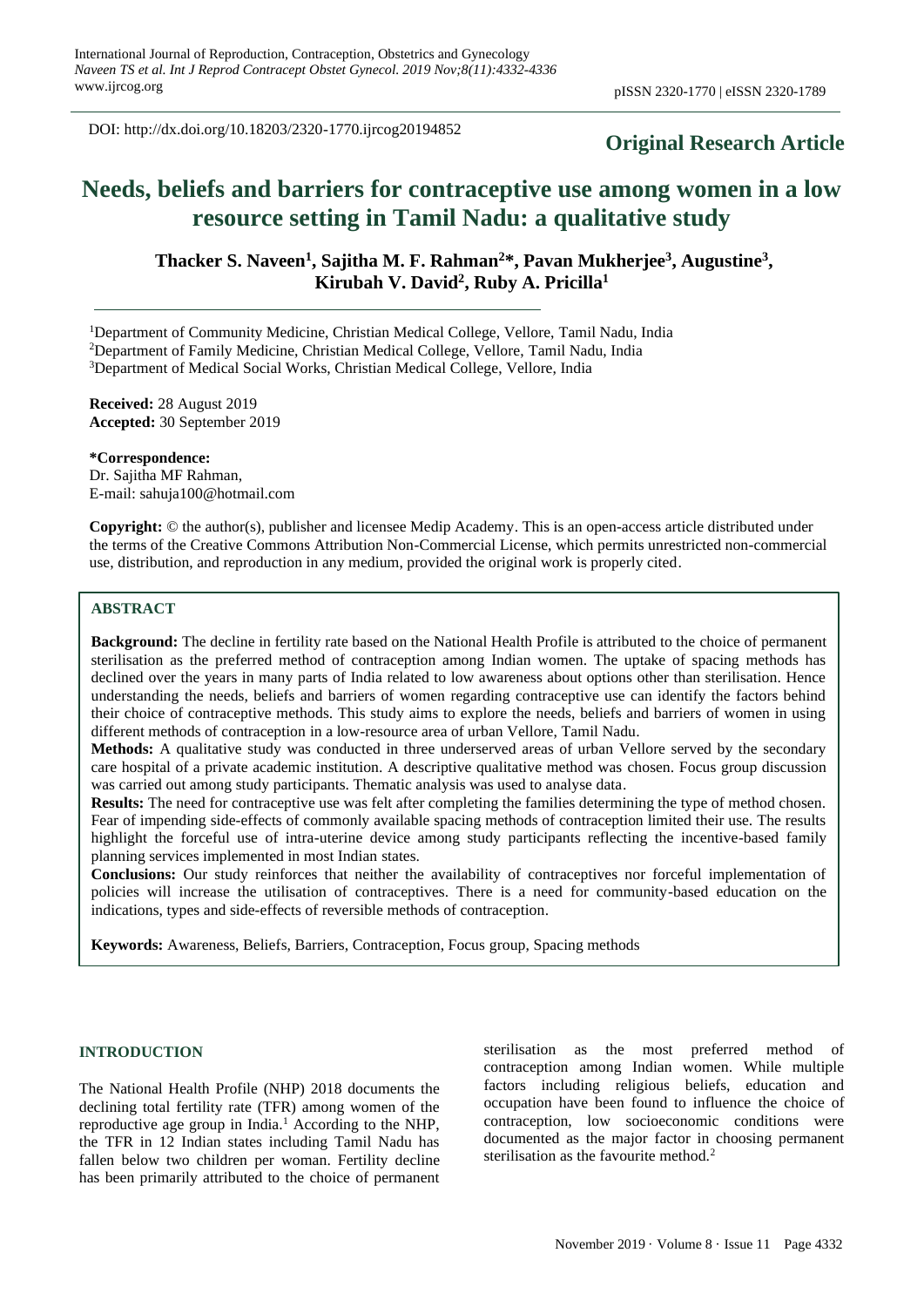The informed choice model of service delivery was introduced in the Indian Family Welfare Programme in 1998 to provide different options for family planning based on individual rights and needs.<sup>3</sup> However, the availability of information on contraceptive methods and reproductive health among women of all social groups is found to be questionable. Women from low-resource communities are highly restricted by the availability of information on reversible methods of contraception.<sup>4</sup> Their choice of contraception is further influenced by their trivial autonomy within their households.<sup>5</sup>

While health care facilities under the public-sector health care system in Tamil Nadu provide free access to different methods of spacing and sterilisation for women, the uptake of spacing methods has declined over the years in the state.<sup>6</sup> This trend is related to low awareness about contraceptive options other than sterilisation in different parts of India.<sup>7</sup> Similar results have been documented in an earlier study conducted by the authors on the quality and satisfaction of antenatal care by midwives to low-risk pregnant women in underserved urban areas. $8$ 

Efforts to improve the uptake of reversible contraceptive methods must begin with an understanding of the problem in such settings. Understanding the ideas and opinion of women regarding contraceptive use can identify the factors behind their choice of different types of contraceptive methods. The results of this study can inform strategies for improving aware-ness and potentially increase reversible contraceptive utilisation among women in urban areas of the town. This study aims to explore the needs, beliefs and barriers of women in using different methods of contraception in a lowresource urban area of Vellore, Tamil Nadu.

#### **METHODS**

This study was conducted in three underserved areas of urban Vellore served by a team of physicians, community health nurse, community health workers and volunteers. This team is part of the secondary care hospital of a private academic institution providing health care for common diseases to people of all age groups in the nearby urban slums of Vellore. The population of five geographically defined areas of the urban slums are enumerated and served through weekly community clinics by the outreach team of the hospital. People of these areas access community clinics, physicians in other private health care systems and health facilities in the public health care system for their health care needs. Contraceptive services are available free of cost in the public health care system and for a nominal charge in the private health care systems.

A descriptive qualitative method was chosen for the study as there is minimal information on the needs and beliefs of contraceptive use among women in low resource setting in India.<sup>9</sup> Qualitative description permits the presentation of facts with minimal interpretation. The unadorned description of events as told by participants related to contraceptive use was considered to be best reported by qualitative descriptive methodology.

Women of different age groups from different underserved urban areas were recruited to participate in the study. Each age group was chosen from one geographical area to maintain the homogeneity of the group. All the women had agreed to participate in another study by the same team on the survey of contraceptive use among women in a low-resource setting.

We used maximum variation sampling to ensure that diverse perspectives on contraceptive use are reported by the study participants.<sup>9</sup> Maximum variation was applied at two levels:

#### *At the level of study participants, by selecting women of different age groups*

- Married women up to 25 years
- Married women between 26-35 years
- Married women between 36-45 years

At the level of geographical areas, three areas that differ in their population profile.

The authors are part of the outreach team that serve these areas. The authors worked with the community health workers and volunteers of the area to inform women who attended the clinic about the need for the study and invited them to participate in the study.

This study was approved by the Institutional Review Board and Ethics committee (No 11176) dated 28.02.2018.

Focus group discussion (FGD) was carried out among women who agreed to participate in the study.<sup>9</sup> FGD was chosen as the unit of data collection to document a wide range of information on the needs and beliefs regarding contraceptive use. FGD was conducted among women of different age groups by the authors who are fluent in the regional language. An interview guide was prepared with open-ended questions and probes.

#### *The topics covered during the FGD include*

- Ideas and beliefs about contraception
- Awareness of different methods of contraception
- Factors favoring preferred contraceptive method
- Barriers in choosing different methods of contraception
- Sources of information and costs towards the use of contraception.

The interview guide was prepared in English, translated to Tamil and again back translated to English. One FGD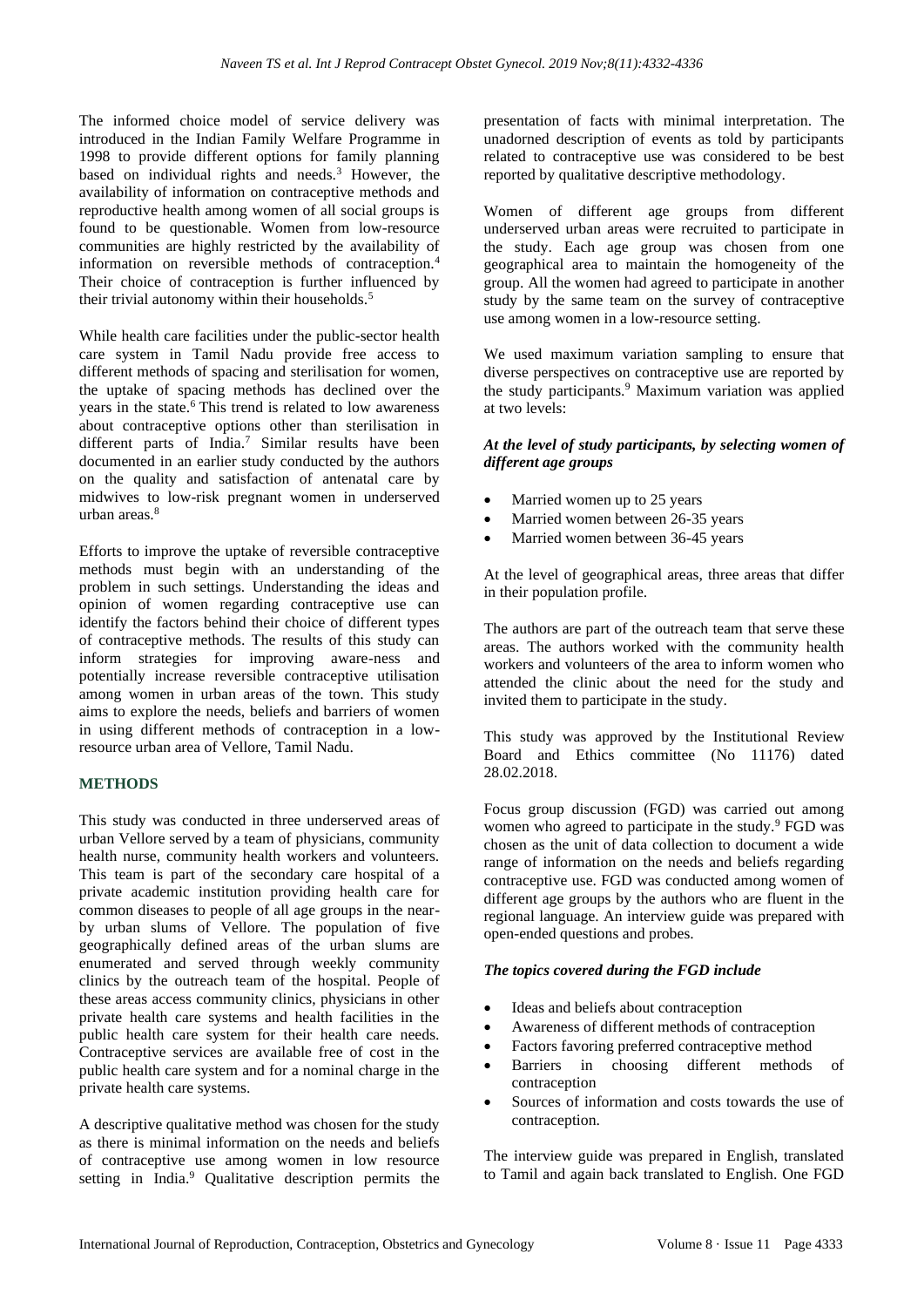was conducted in the secondary care hospital as the women of one area agreed to come to the hospital for FGD. The other two FGDs were conducted in the facility where clinics were run in their respective areas. Saturation of content was reached by the third FGD. FGD was conducted by the two authors that lasted for around 30 minutes, audio-recorded, transcribed and then analysed.

#### *Statistical analysis*

FGD transcripts were individually analysed by the authors using thematic analysis for emerging codes and the initial template was derived. Thematic analysis was used to identify themes recognizing the reasons for the low use of reversible methods of contraception.<sup>10</sup> The final template was developed once the analysis of the transcripts of all FGDs was completed.

#### **RESULTS**

Major results that identified the choice of contraceptive methods among the study population are as follows:

#### *Need versus fear*

Many participants felt the need for contraceptive use when they completed their families. This specific need determined the type of method they eventually chose.

"People go for operation because they decide not to have any more children to take care of their lives and their children's lives".

The need for permanent sterilisation as the choice of contraception was defined on multiple occasions by the socio-economic contexts of families in low-resource settings.

"We have to plan it according to our situation, if we are below the poverty line, only one earning member of the family, then two children are enough, so that's why they go for sterilisation".

Besides, fear of impending side-effects of the commonly available spacing methods of contraception limited their use by participants.

"We may conceive after taking tablets or injections and if children may be affected by the side effects, so not to use it better. Like they told me, that their daughter had pus after inserting an intrauterine device (IUD), so we left the hospital without tell-ing anyone".

#### *Belief versus awareness*

Generally, sterilisation was widely believed to be the best option for contraception.

"If we do surgery, we'd have proper treatment, even if we have any complications like pain or difficulty, we can go immediately to the same doctor then we can go for the correct option. Operation is the best option".

Besides sterilisation, low awareness about other methods of contraception was expressed by most participants.

"We didn't know much about other methods…Also, we are scared of other methods…we didn't know about tablets".

Women attributed their low awareness about spacing methods to their context of early marriage.

"How will we know if we get married at 17 years of age? That we should take medicines to prevent pregnancy?"

#### *Individual versus system preferences*

Among the spacing methods, women expressed that the intrauterine device (IUD) was commonly recommended at health facilities, often inserted without patients' knowledge.

"For patients who undergo caesarean, IUD is inserted without permission but for those who have a normal delivery, they are asked permission. However, they don't allow us to leave without getting it inserted. They keep us for almost seven days for inserting the IUD"

However, some women believed IUD to be the better option and preferred it.

"Copper T (Cu T) is the preferred method. I used it after the delivery of my first child, not to have a child immediately. I had it for 1- ½ years and later removed it. Then I conceived my second child. I think we can use it"

#### *Family versus community and religious beliefs*

Some participants stated the influence of family members in deciding on the time of sterilisation while the rest had minimal family influences.

"We need to get permission to proceed with our decision. Because if we have any problems in future, they'll question us. There will be problems if they come to know of it later. Mainly from husband and in-laws. It is easy to convince our husbands, but it's the mother-in-law to be convinced. They tell our husbands when we are not at home".

Participants expressed minimal influence on contraceptive use due to specific community beliefs. However, religious beliefs did persuade certain women to not to prefer sterilisation.

"If we go to areas with Muslims, many say that we don't want sterilisation due to our religious beliefs. According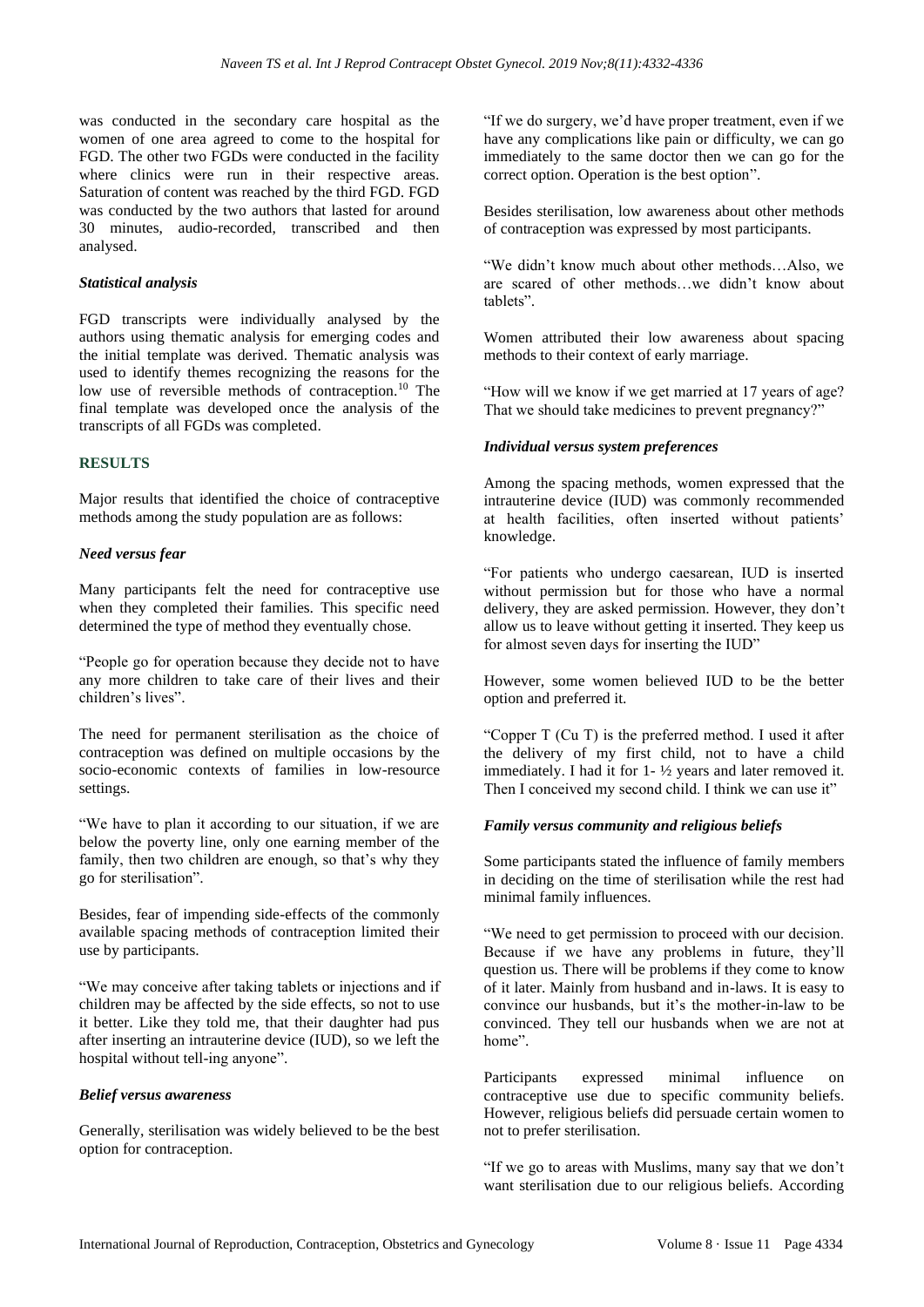to the teachings of the Quran, they are not to under-go sterilisation procedures. They say that according to the Quran, we should not un-dergo sterilisation due to our religious beliefs. Within them, some undergo and some decline it. Some practice it sincerely while others are not".

#### *Lack of health education - major barrier*

Participants attributed their low awareness to lack of health education on contraceptive use.

"But nobody told us about tablets or injections. Maybe if somebody told us we would have tried it. We would have tried those things instead of Cu T or tablets. We feel there is a risk with Copper T".

Physicians who provided antenatal care and delivered their babies were trusted by the participants as a reliable source of information on contraceptives.

"Only in hospitals. Not in the urban health centre or during home visits by nurses. Mostly we ask the doctor who delivered us. We expect them only because they'd know".

Even families or friends were not found to be adequate resources of information on contraceptive use.

"We didn't know much about contraceptive methods. Our parents didn't talk about it. So, we don't know much about it. We've never discussed much it. Only when you asked us personally about this, we came to know. Where do we go and talk about this? Some talk about it in friend's circle. Other than we don't talk about it to others".

#### **DISCUSSION**

The qualitative study explored the needs, beliefs and barriers of contraceptive use among women in lowresource settings of Vellore in Tamil Nadu. The study results indicate lack of health education on spacing methods of contraception as the major barrier to influence the choice and uptake of reversible contraceptives. Study participants rely on health facilities for family planning services. While IUD was widely preferred by health care professionals in such facilities, it created fear and false beliefs about the side effects of IUD, adversely influencing the overall uptake of other reversible methods of contraception among study participants. Such inequalities in health education on contraceptive use among women in rural parts of India are well documented in literature.<sup>4</sup>

The need for contraception, according to our study was perceived after completing the family that led to the choice of sterilization as the preferred method. This is similar to the data of National Family Health Survey (NFHS - IV). It confirms that female sterilization is the most common and preferred method of contraception in Tamil Nadu. However, 79% of women in Tamil Nadu are reported to have heard of family planning through electronic media or health workers and use health facilities as the primary source of information on contraception in urban and rural areas.<sup>6</sup> Increased awareness of reversible methods of female contraception has been reported in studies done in other parts of India.<sup>11,12</sup> However, these are surveys done among women attending health facilities in different parts of India and the comparability of such results to our study results is questionable.

This study highlights the forceful use of IUDs as the choice of contraception among study participants. This reflects the incentive-based family planning services in most Indian states in contradiction to the need-based approach necessary for improving contraceptive utilization in India. The health workers are to meet certain targets to promote contraceptive use and are awarded cash incentives for their services.13 This targetbased approach has been related to the coercive implementation of family planning services.<sup>14</sup> Our study results emphasize that women are not supportive of such practices and responded by declining the spacing methods. In an ideal setting, women are to be educated on the types of contraceptives along with their side-effects to empower them to make an informed choice about contraceptive use.

The varied geographical landscape of India is built with traditional familial, cultural and religious beliefs as is evident by our study results on contraceptive use. The influence of family beliefs on contraceptive utilization is well documented in the literature.<sup>15</sup> While home delivery of oral contraceptive pills, condoms and the emergency contraceptive pill are implemented by the government, health workers should aim to educate women and their family members on the need for contraceptive use and the feasibility of different contraceptive methods.

### **CONCLUSION**

In resource-limited settings, neither availability of contraceptives nor forceful implementation of policies will increase the utilisation of contraceptives. Interventions at multiple levels to remove the fear and false beliefs related to contraceptive use are needed. Our study validates the need for community-based education on the indications, types and side-effects of reversible methods of contraception. Our study participants will be followed up with health education sessions to women and their families by community health workers and volunteers on the benefits of contraceptive use.

*Funding: No funding sources Conflict of interest: None declared Ethical approval: The study was approved by the Institutional Ethics Committee*